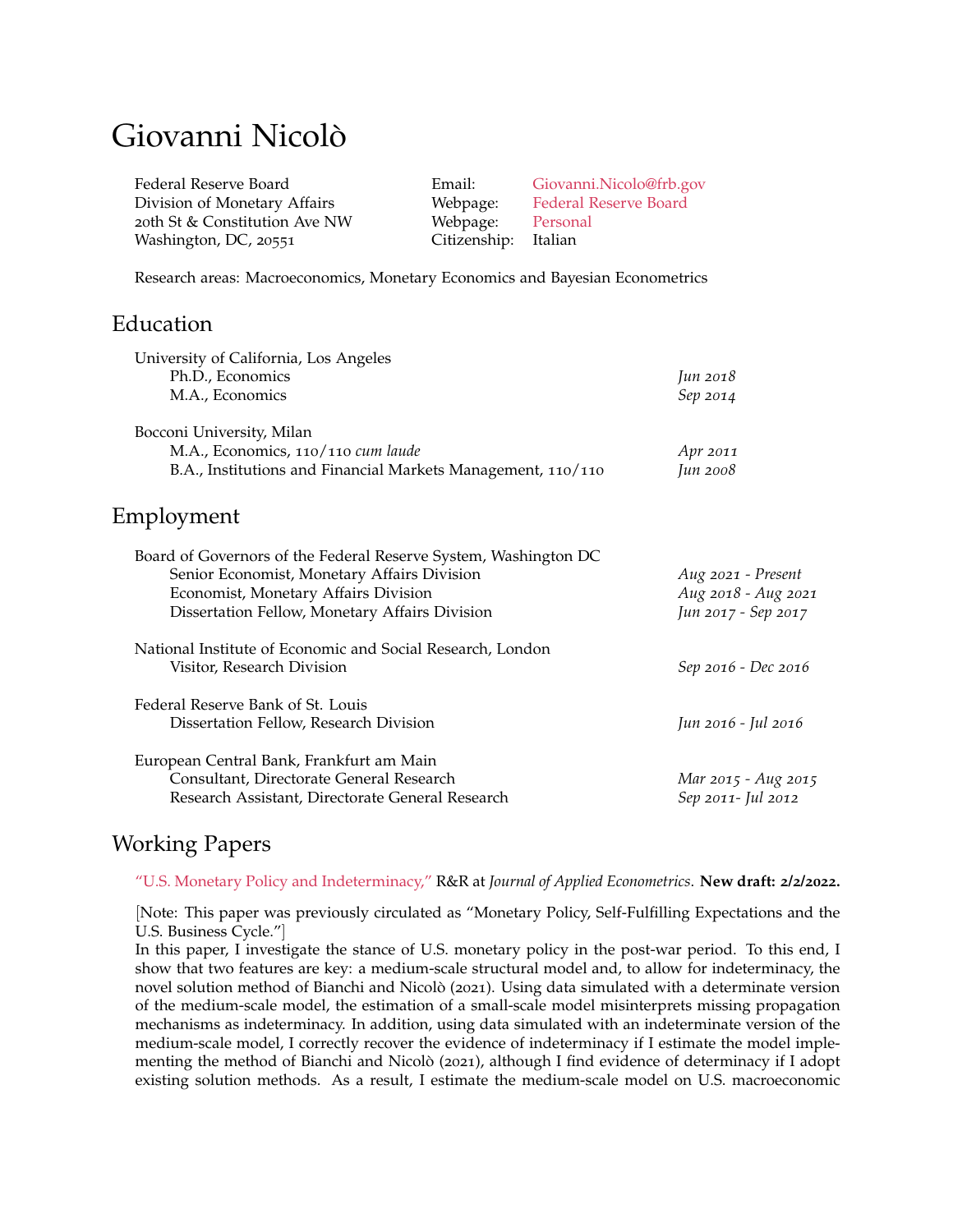data using the method of Bianchi and Nicolò (2021). The evidence of a passive monetary policy in the period prior to 1979 is pervasive and robust to the use of alternative model specifications and data. By contrast, the evidence of an active stance after 1979 is overturned if the period of the Volcker disinflation is excluded or if the model is estimated including a time-varying inflation target, also when using data on inflation expectations.

### Publications

["A Generalized Approach to Indeterminacy in Linear Rational Expectations Models,"](https://onlinelibrary.wiley.com/doi/full/10.3982/QE949) with [Francesco](https://sites.google.com/view/francescobianchi/home) [Bianchi,](https://sites.google.com/view/francescobianchi/home) *Quantitative Economics*, 2021, vol. 21, no. 3, pp. 843-868. [Prepublication version..](https://drive.google.com/file/d/1RMUQ1--zzeIua2NspnPT1Pa5NoISpEs6/view)

We propose a novel approach to deal with the problem of indeterminacy in Linear Rational Expectations models. The method consists of augmenting the original state space with a set of auxiliary exogenous equations to provide the adequate number of explosive roots in presence of indeterminacy. The solution in this expanded state space, if it exists, is always determinate, and is identical to the indeterminate solution of the original model. The proposed approach accommodates determinacy and any degree of indeterminacy, and it can be implemented even when the boundaries of the determinacy region are unknown. Thus, the researcher can estimate the model by using standard packages without restricting the estimates to the determinacy region. We apply our method to estimate the New-Keynesian model with rational bubbles by Galí (2017) over the period 1982:Q4 until 2007:Q3. We find that the data support the presence of two degrees of indeterminacy, implying that the central bank was not reacting strongly enough to the bubble component.

["Some International Evidence for Keynesian Economics without the Phillips Curve,"](https://www.rogerfarmer.com/s/Farmer_Nicolo_International.pdf) with [Roger E. A.](http://www.rogerfarmer.com/) [Farmer,](http://www.rogerfarmer.com/) *The Manchester School*, 2021, vol. 89, no. S1, pp. 1-22. Available as [NBER WP](https://www.nber.org/papers/w25743?utm_campaign=ntwh&utm_medium=email&utm_source=ntwg10) 25743 and [VoxEU](https://voxeu.org/article/international-evidence-keynesian-economics-without-phillips-curve) [article.](https://voxeu.org/article/international-evidence-keynesian-economics-without-phillips-curve)

Farmer and Nicolò (2018) show that the Farmer Monetary (FM)-Model outperforms the three-equation New-Keynesian (NK)-model in post -war U.S. data. In this paper, we compare the marginal data density of the FM-model with marginal data densities for determinate and indeterminate versions of the NK-model for three separate samples using U.S., U.K. and Canadian data. We estimate versions of both models that restrict the parameters of the private sector equations to be the same for all three countries. Our preferred specification is the constrained version of the FM-model which has a marginal data density that is more than 30 log points higher than the NK alternative. Our findings also demonstrate that cross-country macroeconomic differences are well explained by the different shocks that hit each economy and by differences in the ways in which national central banks reacted to those shocks.

#### ["Keynesian Economics Without the Phillips Curve,"](https://www.sciencedirect.com/science/article/pii/S0165188918300125?via%3Dihub) with [Roger E. A. Farmer,](http://www.rogerfarmer.com/) *Journal of Economic Dynamics and Control*, April 2018, vol. 89, pp. 137-150. [Prepublication version.](https://giovanninicolo.files.wordpress.com/2015/08/85431-farmer_nicolo_final_jedcwithreferences.pdf)

We extend Farmer's (2012b) Monetary (FM) Model in three ways. First, we derive an analog of the Taylor Principle and we show that it fails in U.S. data. Second, we use the fact that the model displays dynamic indeterminacy to explain the real effects of nominal shocks. Third, we use the fact that the model displays steady-state indeterminacy to explain the persistence of unemployment. We show that the FM model outperforms the New-Keynesian model and we argue that its superior performance arises from the fact that the reduced form of the FM model is a VECM as opposed to a VAR.

#### ["Solving and Estimating Indeterminate DSGE Models,"](http://www.sciencedirect.com/science/article/pii/S0165188915000317) with [Roger E. A. Farmer](http://www.rogerfarmer.com/) and [Vadim Khramov,](http://vadimkhramov.com/) *Journal of Economic Dynamics and Control*, 2015, vol. 54, pp. 17-36.

We propose a method for solving and estimating Linear Rational Expectations models that exhibit indeterminacy and we provide step-by-step guidelines for implementing this method in the Matlabbased packages Dynare and Gensys. Our method redefines a subset of expectational errors as new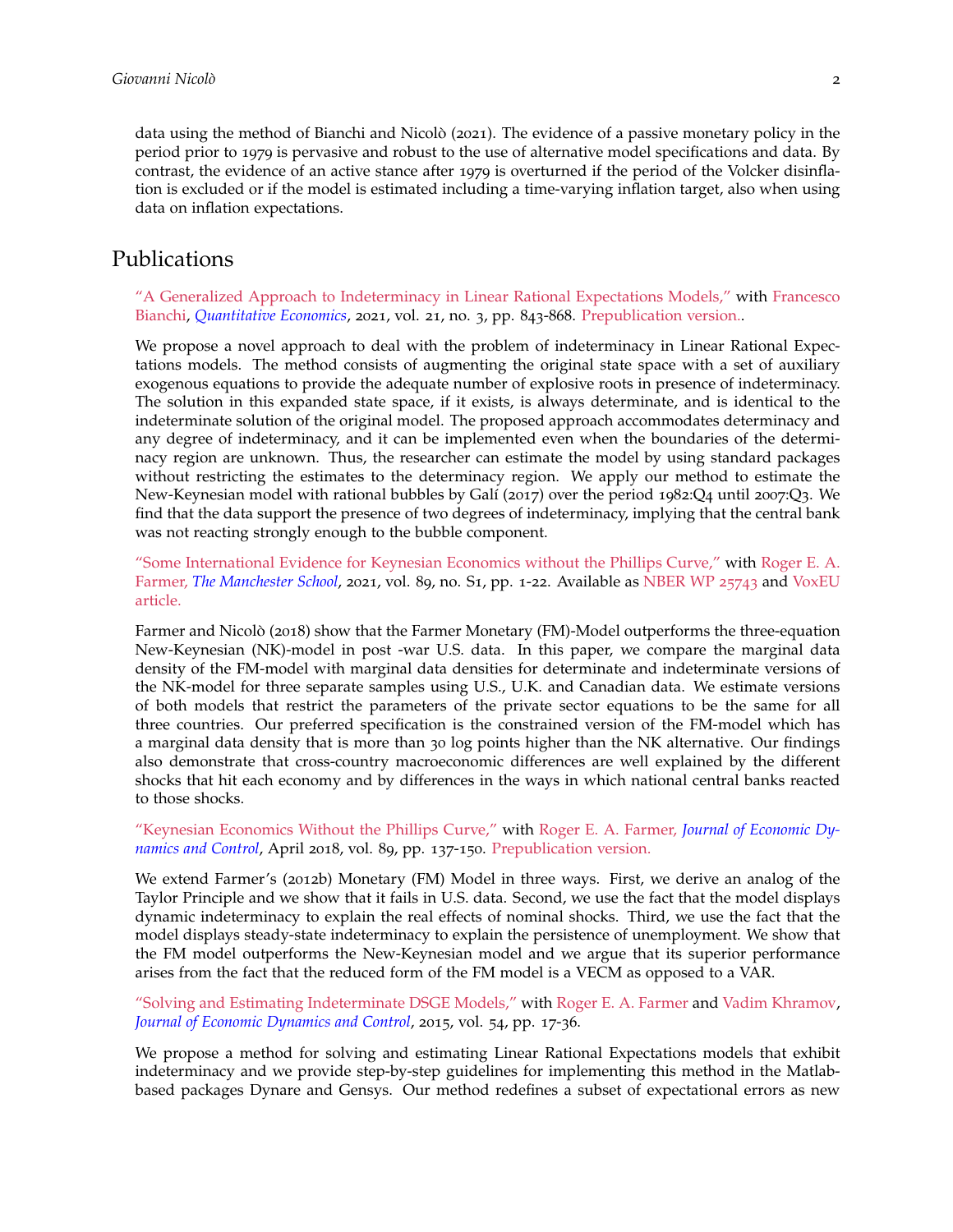fundamentals. This redefinition allows us to treat indeterminate models as determinate and to apply standard solution algorithms. We prove that our method is equivalent to the solution method proposed by Lubik and Schorfheide (2003, 2004), and using the New-Keynesian model described in Lubik and Schorfheide (2004), we demonstrate how to apply our theoretical results with a practical exercise.

#### Conferences, Seminars & Discussions

| Conferences:  | New Approaches for Modelling Expectations in Economics (BoE, Dec 2-3, 2019),<br>XXI Annual Inflation Targeting Conference (Banco Central do Brasil, May 23, 2019),<br>Theories and Methods in Macroeconomics (IAB, Nuremberg, Germany, Mar 23, 2019)                                                                                                                                                                                                                                                                                                                                                |
|---------------|-----------------------------------------------------------------------------------------------------------------------------------------------------------------------------------------------------------------------------------------------------------------------------------------------------------------------------------------------------------------------------------------------------------------------------------------------------------------------------------------------------------------------------------------------------------------------------------------------------|
|               | Advances in Applied Macro-Finance (Bilgi University, Istanbul, Dec 4, 2018),<br>Midwest Econometrics Group Conference (UW-Madison, Oct 27, 2018)                                                                                                                                                                                                                                                                                                                                                                                                                                                    |
|               | European Winter Meeting of the Econometric Society (Barcelona GSE, Dec 13, 2017),<br>Monetary Affairs Workshop (Federal Reserve Board, Aug 15, 2017),<br>The Society for Economic Measurement's Fourth Conference (MIT, Jul 26-28, 2017),<br>Applications of Behavioral Economics, and Multiple Equilibrium Models to<br>Macroeconomic Policy Conference (BoE, Jul 3-4, 2017), Asian Meeting of the Econometric<br>Society (Hong Kong, Jun 3-5, 2017), NBER-NSF Conference on Bayesian Inference in<br>Econometrics and Statistics (Washington University in St. Louis, May 26-27, 2017)            |
|               | University of Warwick (UK, Nov 15, 2016), National Institute of Economic and Social<br>Research (London, Nov 11, 2016), 12th Dynare Conference (Bank of Italy, Sep 30, 2016),<br>Presentation to the President of the Federal Reserve Bank of St. Louis, James Bullard<br>(Jul 7, 2016), Society for Economic Dynamics (SED, Toulouse, Jun 30, 2016), Federal<br>Reserve Bank of St. Louis (Jun 14, 2016), CEPR-IMFS New Methods for Macroeconomic<br>Modeling, Model Comparison and Policy Analysis (Frankfurt, Apr 6, 2016), NBER<br>Multiple Equilibria and Financial Crises (NYU, Feb 27, 2016) |
|               | NBER Summer Institute (Boston, Jul 9, 2015), European Central Bank (Frankfurt, Jun 12, 2015)                                                                                                                                                                                                                                                                                                                                                                                                                                                                                                        |
| Seminars:     | Banque de France (Dec 9, 2019), University of Virginia (Nov 13, 2019), Université du Québec<br>à Montréal (Oct 11, 2019), University of California, Irvine (Apr 11, 2018)                                                                                                                                                                                                                                                                                                                                                                                                                           |
| Discussions:  | Golden Fetters and the Causal Effects of Countercyclical Monetary Policy, by Kris<br>Mitchener (Santa Clara University) and Goncalo Pina (Santa Clara University)<br>Uncertainty and Monetary Policy in the US: A Journey Into Non-Linear Territory,<br>by Giovanni Pellegrino (Aarhus University)                                                                                                                                                                                                                                                                                                  |
| Organization: | Scientific Committee for the FRB-NYFED Conference on Developments in Empirical<br>Macro, May 30-31, 2019                                                                                                                                                                                                                                                                                                                                                                                                                                                                                            |

## Academic Refereeing

American Economic Review: Insights; American Economic Journal: Macroeconomics; Decisions in Economics and Finance; Economics Bulletin; Economics Letters; European Economic Review; International Journal of Central Banking; Journal of Applied Econometrics; Journal of Econometrics; Journal of Economics and Business; Journal of Economic Dynamics and Control; Journal of International Money and Finance; Journal of Macroeconomics; Journal of Monetary Economics; Journal of Money, Credit and Banking; Macroeconomic Dynamics; Review of Economic Dynamics; SN Business & Economics.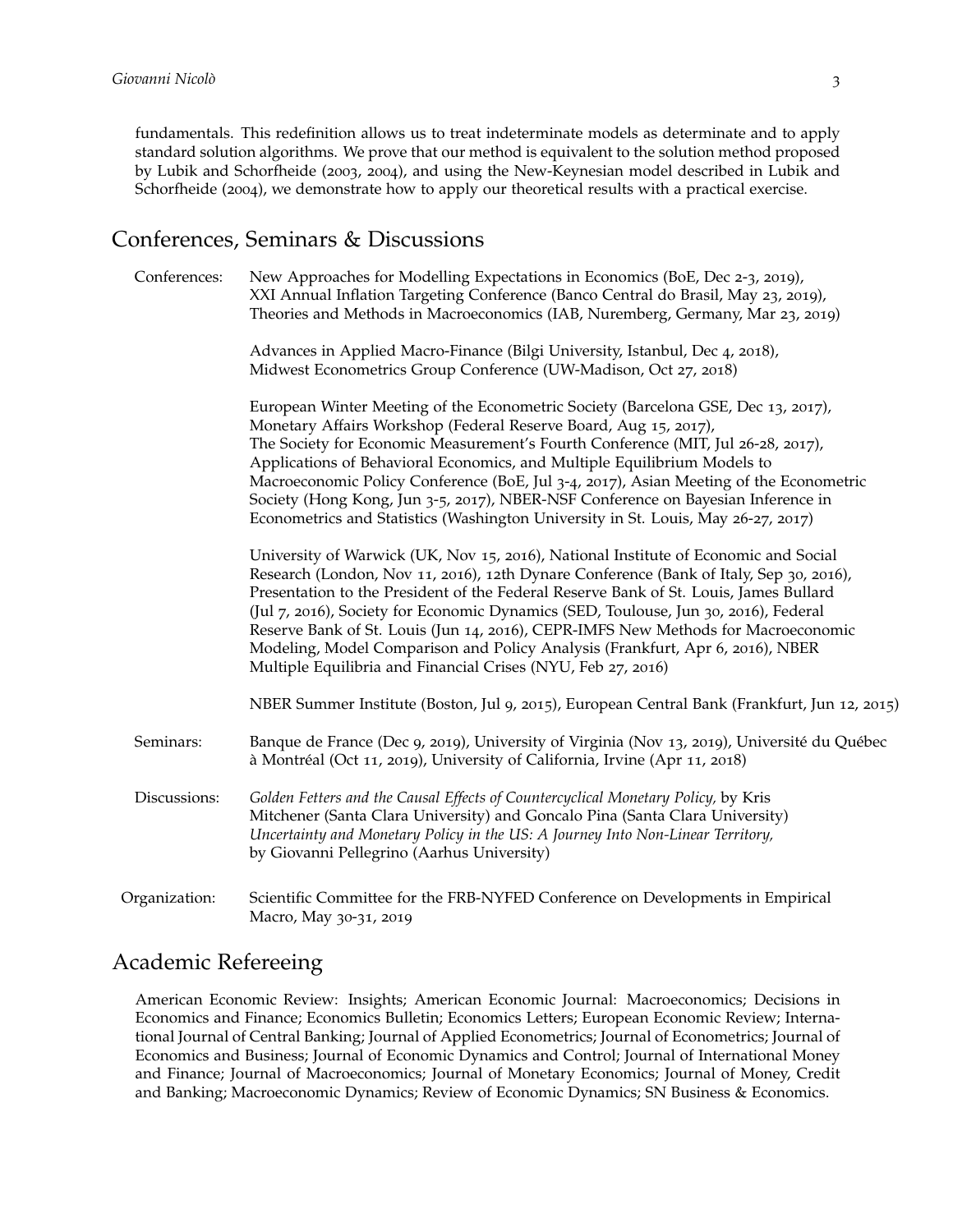### Fellowships, Awards and Prizes

Dissertation Year Fellowship: a.y. 2017-2018 Marcia and Herbert Howard Graduate Fellowship, Best Paper Award, 2017 UCLA Alumni Association Fellowship Award: a.y. 2016-2017 Graduate University Fellowship: a.y. 2012-2013, a.y. 2013-2014 UCLA Graduate Dean Scholarship Award: Fall 2012, Summer 2013

#### Academic Trainings

Princeton University, *Sep 11-13, 2015* Princeton Initiative: "Macro, Money and Finance," taught by Markus Brunnermeier and Yuliy Sannikov

European University Institute, *May 15-17, 2012* EABCN Training School: "Forecasting Inflation," taught by Jonathan Wright

### Teaching Assistant

#### *Graduate*

Ph.D. course, Macroeconomic Theory (University of Warwick): *Fall 2016* (Prof. Roger Farmer) ECON 406, Money and Banking: *Spring 2017* (Prof. Andrew Atkeson) ECON 402B, Applied Macroeconomics: *Winter 2017* (Prof. Roger Farmer)

#### *Undergraduate*

ECON 102, Macroeconomic Theory: *Spring 2014, Fall 2014, Fall 2015, Winter 2016, Spring 2016* ECON 2, Principles of Economics (macroeconomics): *Fall 2013, Winter 2014* ECON 1, Principles of Economics (microeconomics): *Winter 2015*

#### References

[Prof. Roger E. A. Farmer](http://www.rogerfarmer.com/) Department of Economics UCLA [rfarmer@econ.ucla.edu](mailto:rfarmer@econ.ucla.edu)

[Prof. Francesco Bianchi](https://sites.google.com/view/francescobianchi/home) Department of Economics Duke University [francesco.bianchi@duke.edu](mailto:francesco.bianchi@duke.edu) [Prof. Aaron Tornell](http://www.aaron-tornell.com/) Department of Economics UCLA [tornell@econ.ucla.edu](mailto:tornell@econ.ucla.edu)

[Prof. Vincenzo Quadrini](http://www-bcf.usc.edu/~quadrini/) Department of Finance and Business Economics Marshall School of Business, USC [quadrini@usc.edu](mailto:quadrini@usc.edu)

## Skills and Languages

Programming: Matlab, Stata, LATEX, Scientific WorkPlace, LyX Languages: Italian (Native language), English (Fluent), Spanish (Fluent), Portuguese (Fluent)